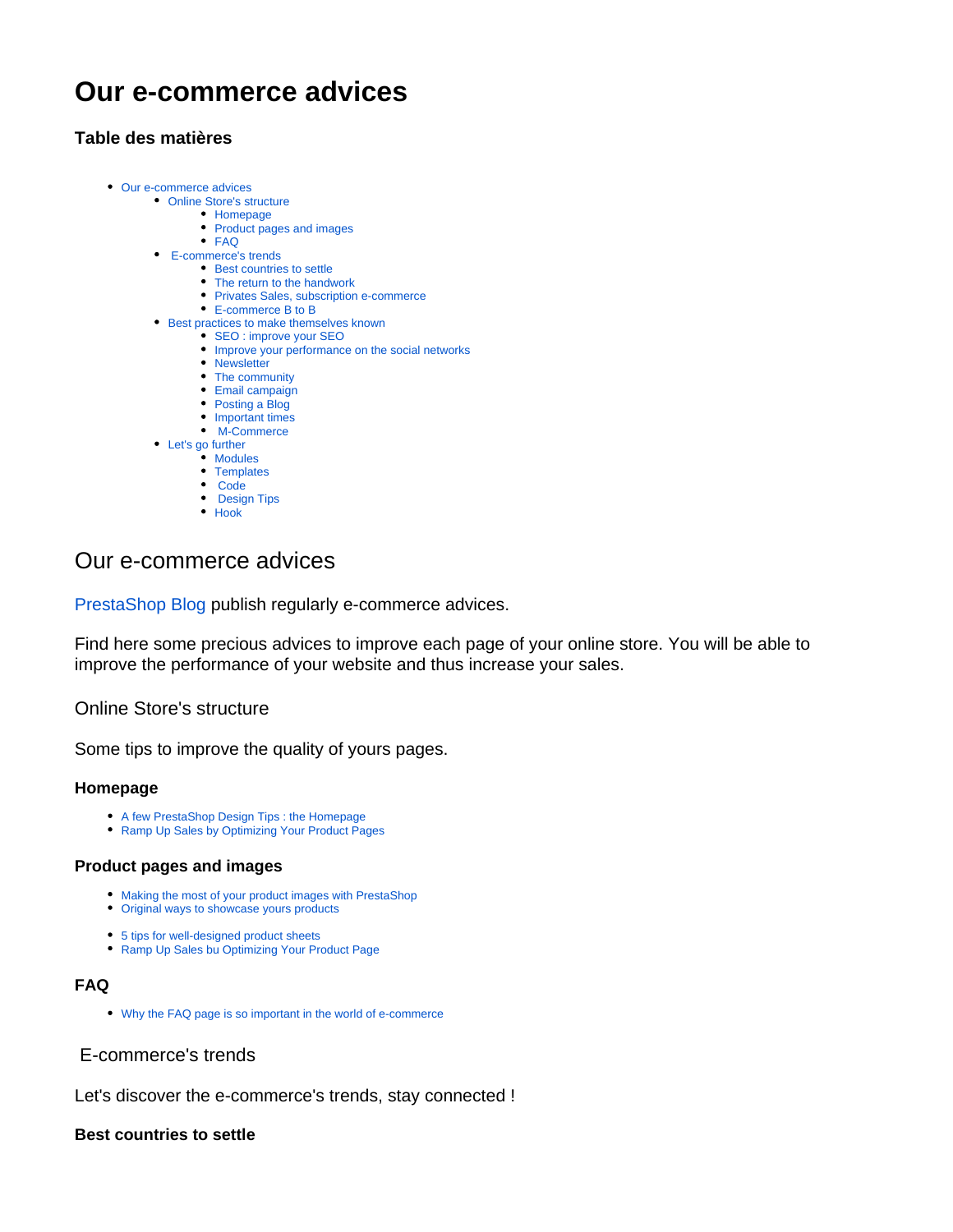- [Poland : a new horizon for e-businesses](http://www.prestashop.com/blog/en/poland-new-horizon-e-businesses/)
- [Learn How to Market Your Online Store to the United Kingdom](http://www.prestashop.com/blog/en/the-uk-europes-1-e-commerce-market/)
- [E-commerce : How to crack the German market](http://www.prestashop.com/blog/en/e-commerce-how-crack-german-market/)
- [E-commerce: Best Practices to Reach a Global Market](http://www.prestashop.com/blog/en/e-commerce-best-practices-reach-global-market/)
- [How to go International with an E-Commerce](http://www.prestashop.com/blog/en/how-to-go-international-with-an-e-commerce-website/)

#### <span id="page-1-0"></span>**The return to the handwork**

[Return to the real: Are artisans the future of e-commerce](http://www.prestashop.com/blog/en/return-real-are-artisans-future-e-commerce/)

#### <span id="page-1-1"></span>**Privates Sales, subscription e-commerce**

- **[PrestaShop Presents the Benefits of Private Sales](http://www.prestashop.com/blog/en/ventes-privees-private-sales/)**
- [HTML vs. Flash: That is the Question](http://www.prestashop.com/blog/en/html-vs-flash-the-comparison/)

#### <span id="page-1-2"></span>**E-commerce B to B**

[How to sell services online to other professionnals](http://www.prestashop.com/blog/en/how-to-sell-services-online-to-other-professionals/)

## <span id="page-1-3"></span>Best practices to make themselves known

Some tips to improve your visibility !

#### <span id="page-1-4"></span>**SEO : improve your SEO**

- [Getting good natural search results: top Google rankings in 3 easy steps](http://www.prestashop.com/blog/en/getting-good-natural-search-results-top-google-rankings-3-easy-steps/)
- [The Complete Guide to SEO](http://www.prestashop.com/en/white-paper-seo)

#### <span id="page-1-5"></span>**Improve your performance on the social networks**

- [Online Retailers, Time to Get on Pinterest, a social Network Designed for you](http://www.prestashop.com/blog/en/online-retailers-time-to-get-on-pinterest-a-social-network-designed-for-you/)
- [Market your website on Facebook](http://www.prestashop.com/blog/en/market-your-website-on-facebook/)
- [4 practical tips to take advantage of social networking](http://www.prestashop.com/blog/en/4_practical_tips_to_take_advantage_of_social_networking/)
- [Social Shopping: When Social Networks meet e-commerce](http://www.prestashop.com/blog/en/2011/07/)

#### <span id="page-1-6"></span>**Newsletter**

- [10 keys points for developing a newsletter optimised for all clients](http://www.prestashop.com/blog/en/10_key_points_for_developing_a_newsletter_optimised_for_all_clients/)
- [How to increase the open rate of your newsletter ?](http://www.prestashop.com/blog/en/how-to-increase-the-open-rate-of-your-newsletter/)

#### <span id="page-1-7"></span>**The community**

[3 Tips for Managing your Community](http://www.prestashop.com/blog/en/3-tips-for-managing-your-community/)

#### <span id="page-1-8"></span>**Email campaign**

[8 Tips for a Successful Email Campaign](http://www.prestashop.com/blog/en/8-tips-for-a-successful-email-campaign/)

## <span id="page-1-9"></span>**Posting a Blog**

• [Posting a blog for your online shopping : 5 good reasons to get closer to your clients](http://www.prestashop.com/blog/en/posting_a_blog_for_your_online_shop_5_good_reasons_to_get_closer_to_your_cl/)

#### <span id="page-1-10"></span>**Important times**

- [The New School Year Means Increased Consumer Spending](http://www.prestashop.com/blog/en/getting-ready-go-back-school-internet/)
- [4 Tips to Improve Your After Sales Service Post Christmas](http://www.prestashop.com/blog/en/4-tips-to-improve-your-after-sales-service-post-christmas/)
- [6 pieces of advice for starting the year on the right foot](http://www.prestashop.com/blog/en/6-pieces-of-advice-for-starting-the-year-on-the-right-foot/)
- [7 Ways to Boost your Christmas Sales](http://www.prestashop.com/blog/en/7_ways_to_boost_your_christmas_sales/)

#### <span id="page-1-11"></span> **M-Commerce**

• [Optimize your site for cell phones](http://www.prestashop.com/blog/en/optimize-your-site-for-cell-phones/)

## <span id="page-1-12"></span>Let's go further